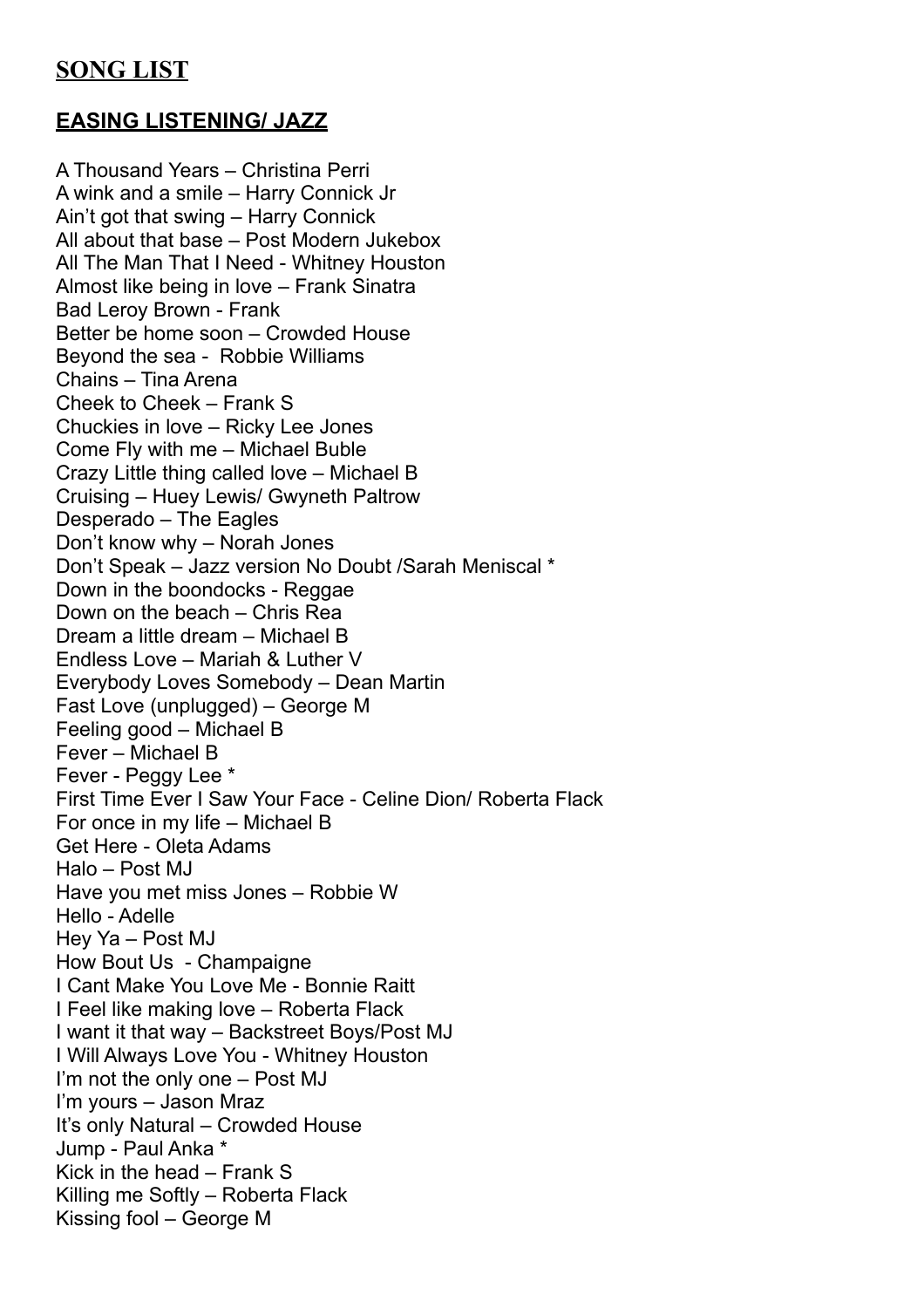Landslide – Fleetwood Mac Losing my religion - REM L-O-V-E - Natalie Cole \* Love Fool - Post Modern Jukebox Love Song - Candice Glover Lovely day – Bill Withers Lovers Rock - Sade Mack the knife – Paul Anka Making Whoopie – Frank S Me and my shadow – Robbie W Miss Celies Blues (Sister) - The Colour Purple Mona Lisa - Nat King Cole Moon River - Nat King Cole Mr Bo Jangles – Robbie W Never tear us apart - INXS New York – Frank S Nightingale Sang in Berkley Square Nobody' Supposed to Be Here - Deborah Cox One for my Baby - Frank S Ooh Baby Baby - Ruby Turner Oops I Did it Again - Post Modern Jukebox \* Orange Coloured - Sky Natalie Cole \* Power of Love - Celine Dion Purple Rain - Prince / Jazz Version Quando Quando – Michael Buble Route 66 – Nat King Cole Saving All My Love - Whitney Houston Secret Love – George M / Doris Day Sentimental Reasons - Frank Sinatra Skylark - George Benson Slow Hand - Pointer Sisters Smooth Operator - Sade Someone Like You - Adelle Something Stupid – Robbie & Nicole K SongBird - Eva Cassidy Sorento Moon - Tina Arena \* Straighten Up and Fly Right - Nat King Cole \* Strangers in the night – Dean M Summer time - Standard Sweet Child of mine – Post MJ Sweet Love - Anita Baker That Ole Devil called love – Alison Moyet That's Amore – Dean M Thats When I Knew - Alicia Keys The lady's a Tramp – Frank S The summer wind – Michael B The Very Thought Of - You Natalie Cole The way you look tonight – Michael B Three Little Birds – Bob Marley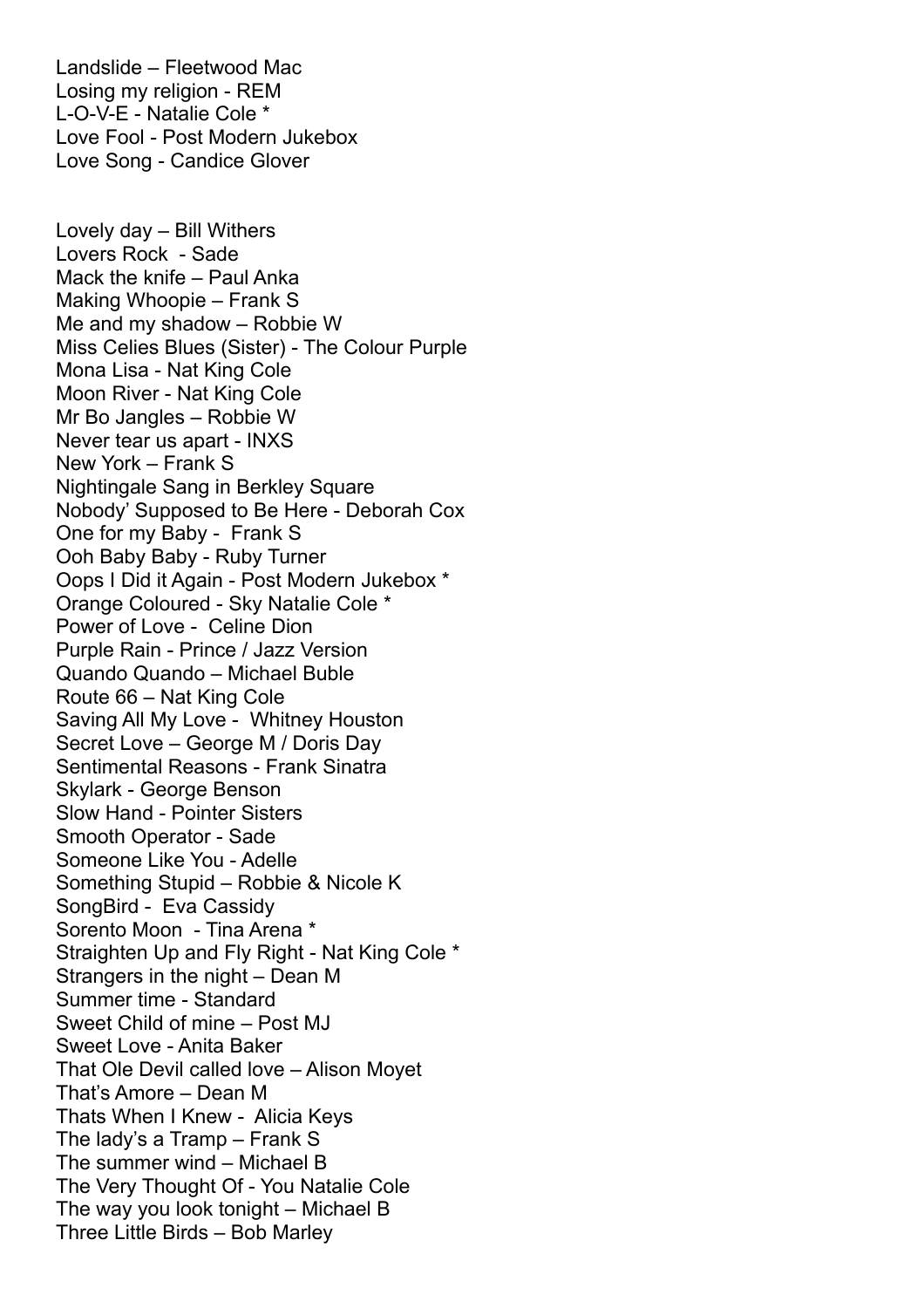Time of your life – Green Day Under my Skin – Frank / Michael B Walking My Baby Back Home - George Benson \* What a Wonderful World – Louie Armstrong Whatever Lola Wants - Sarah Vaughn \* You don't know me – Michael B You Make Me Feel Like A Natural Woman –Aretha Franklin You'll never find another love like mine – Michael Buble Your love is king – Sade

#### **DANCE PARTY**

A Beat For You – Pseudo Echo Absolutely Everybody – Vanessa Amorosi Ain't Nobody – Deborah Cox All About that Bass – Meghan Trainor All I Need is Miracle – Mike & the Mechanics Bad Case of Loving you – Robert Palmer Bailamos – Enrique Iglasias Be my Lover - La Bouche Believe – Cher Billy Jean - Michael J Black & Gold – Sam Sparrow Black Velvet – Alana Myles Blame It on the Boogie – M Jackson- dance mix Boogie shoes – KC & Sunshine Band Break My Stride – Mathew wilder Build Me Up Buttercup - The Temptations Can't get you out of my head – Kylie Can't help Falling in love – UB40 Can't Stop This Feeling – Justin Timberlake Can't take My Eyes off you – Frankie Valley Carwash – Rose Royce/ Christina A Castle on the Hill - Ed Sheran Centerfold - J Giels Band Chained to the Wheel – The Black Sorrows Chandelier – Sia Cheap Thrills - Sia Circle in the Sand – Belinda Carlisle Co Co Jambo – Mr President Cooler Than Me – Mike Posner Dancing in the Dark – Bruce Springsteen Dancing Queen – Abba Disco Inferno – The Trammps/ Tina Turner Don't Call Me Baby – Madison Avenue Don't Leave me this Way – Communards Family Affair – Mary J Blige Fast Car – Jonas Blue –Tracey Chapman Fast Love – George Michael Fat Bottomed Girls – Queen Flashdance – Irene Cara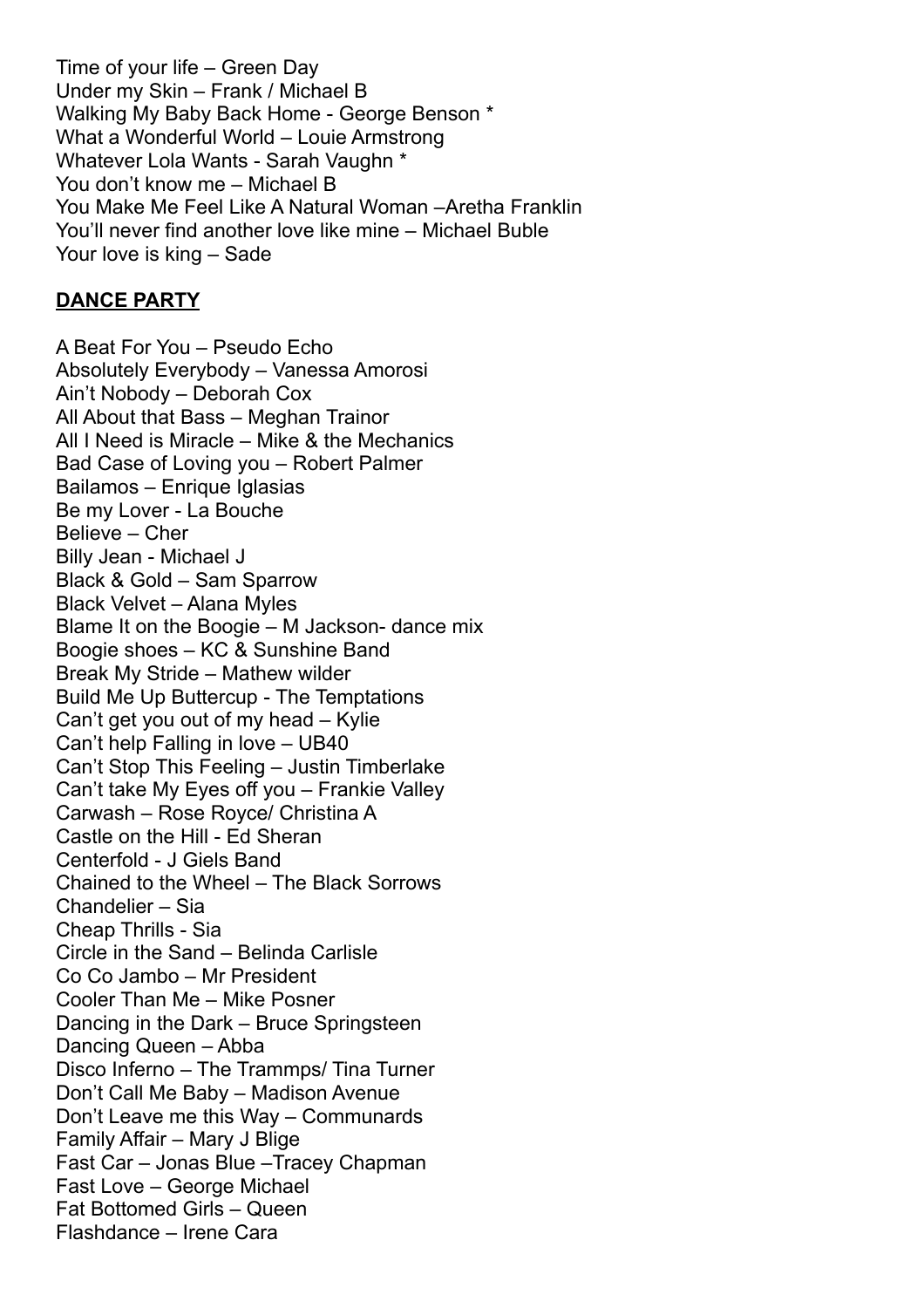Fleetwood Mac Medley – dance mix Forget You – Cee Lo Green Funky Town – Pseudo Echo Get Lucky – Daft Punk Good Times – INXS Jimmy Barnes Grease Mega Mix – Various Happy - Pharrell Williams Hot Stuff – Donna Summer Have you ever seen the rain – Creedence-dance mix Heaven – Bryan Adams – dance remix Heaven is place on Earth – Belinda Carlisle Hey Hey Baby – DJ Otiz – dance mix Higher Ground – Red Hot Chillies Hit me with you best shot – Pat Benitar Hurt so Good – John Cougar Mellencamp I don't Like Mondays - Boomtown Rats I Got you Babe – UB40 I Love the Nightlife – Gloria Gaynor/ Remix I Ran – Flock of Seagulls I shot the Sheriff – Eric Clapton I wanna Dance with Somebody-Whitney Houston I Want That Man – Blondie I was Made for Loving You – Kiss I will Survive – Gloria Gaynor – dance mix I'll be your baby tonight – UB40 & Robert Palmer I'm a Believer – Shrek – Smash Mouth I'm Outta Love – Anastacia I've Got You - Marc Anthony – dancemix If I Can't Have You – Yvonne Elliman If you Could Read my Mind Love – Stars on 45 Iko Iko – Captain Jack Ironic – Alanis Morrisette It doesn't have to be this way – Blow Monkey's Kids - Robbie & Kylie Knock on Wood – Amy Stewart Khe Sahn - Cold Chisel La Vida Loca – Ricky Martin Larger than Life – Backstreet Boys Le Freak - Chic Leave a Light on – Belinda Carlisle Lets Dance – David Bowie Living on a Prayer – Bon Jovi Long Train Running – The Doobies – dance mix Lovely Day – Bill Withers – Funky mix Mama Mia – Abba – dance mix Mambo No 5 – Lou Bega Man I Feel Like a Woman – Shania Twain Maniac – Flashdance – Michael Sembello Material Girl - Madonna Never Can Say Goodbye – Communards Never Gonna Give You Up – Rick Astley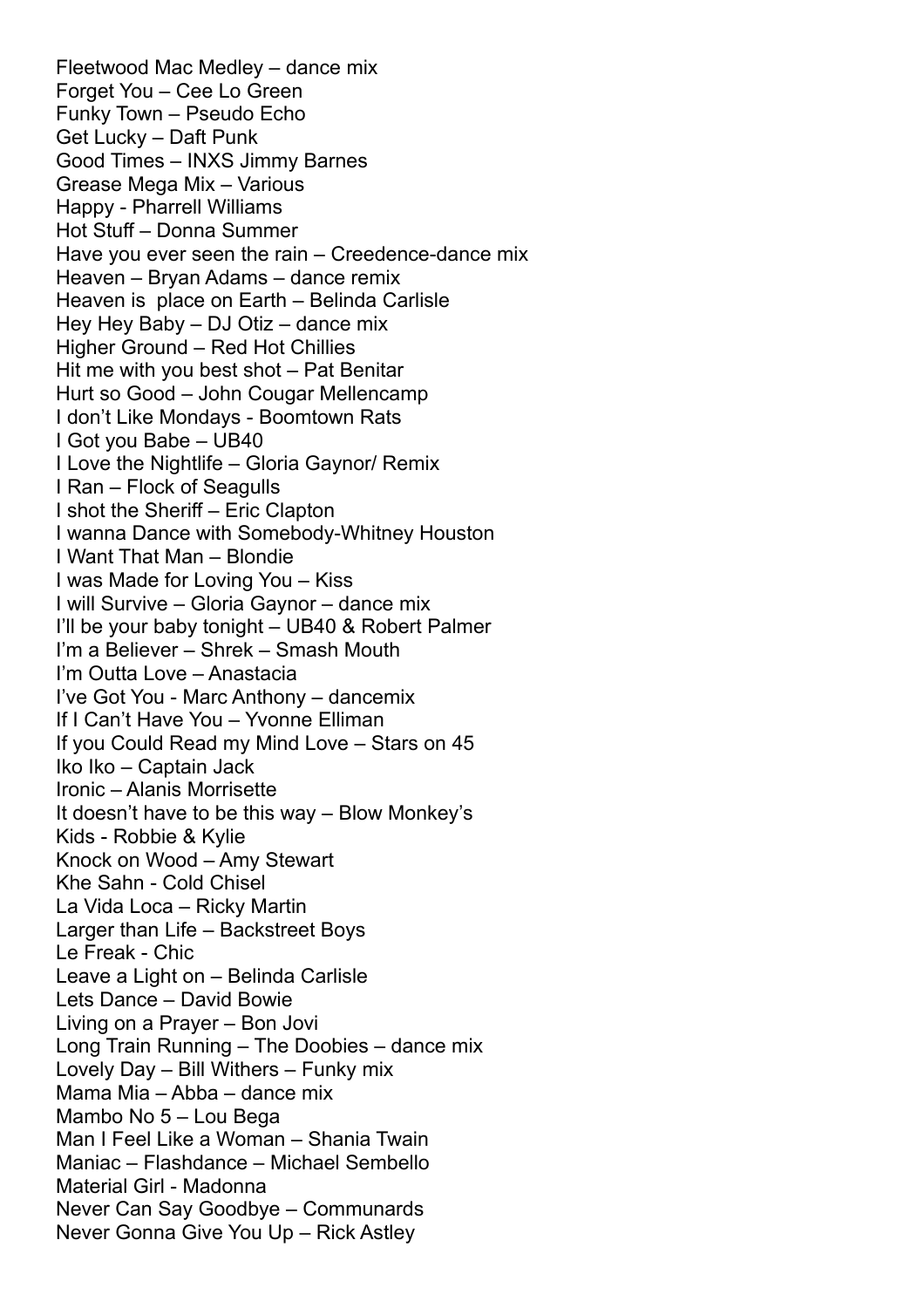No Lies – Noise Works Oh what a Night – Frankie Valley One Night in Heaven – M People Original Sin – INXS Phantom of the opera – A Webber – dance mix Pretty Vegas – INXS Perfect - Ed Sheeran Pull up to the bumper – Grace Jones Rain – Dragon Rebell Yell – Billy Idol Rev it up – Jerry Harrison Riptide - Vance Joy Ring of Fire - Johnny Cash Rock the Boat – Hughes Corporation Run to Paradise – The Choirboys Send Me An Angel – Real Life September – Earth Wind & Fire Set Fire to the Rain – Adele – dance mix Sex on Fire - Kings of Leon Shape of you - Ed Sheran Shut up and Dance With Me – Walk the Moon Sledgehammer – Peter Gabriel Sorry – Justin Bieber Stuck in the Middle – Stealers Wheel Summer of 69 – Bryan Adams – dance mix Sunglasses at Night – Corey Heart Superstition – Stevie Wonder Sway – Michael Buble – dance mix Sweet Caroline – Neil Diamond – dance mix Sweet Child O' Mine – Guns N' Roses Sweet Dreams – La Bouche Sweet Dreams are made of these – Eurythmics Tainted Love – Soft Cell – dance mix The Bad Touch – Bloodhound gang – dance mix The way you do the things you do – UB40 This is your night – Amber Titainium – Sia Unchain My Heart – Joe Cocker Upside Down – Dianna Ross Uptown Funk – Bruno Mars Wake me up – Avici Walking by Myself – Garry Moore We Built this city We Found Love – Rhianna We go Together - Grease We will Rock You - Queen What is Love - Haddaway What Makes you Beautiful – One Direction What's Up - 4 Non Blonds – dance mix When tomorrow comes – Eurythmics When Tomorrow Comes – Eurythmics